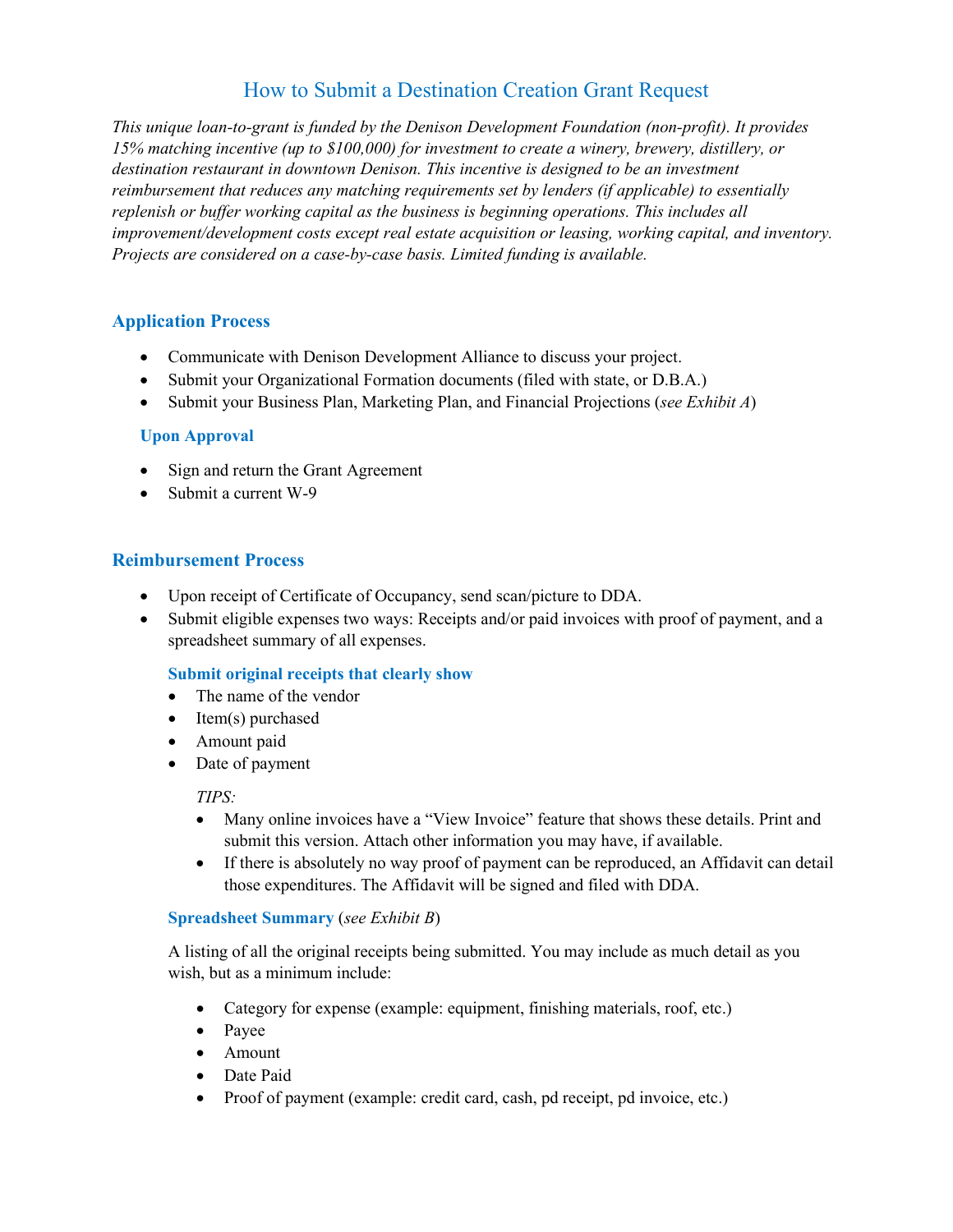# **Exhibit A**

BUSINESS PLAN should include:

- Executive Summary
- Company Description
- Market Analysis
- Competitive Analysis
- Description of Management and Organization
- Breakdown of products and services

## MARKETING PLAN

FINANCIAL PROJECTIONS should include:

- Capitalization Plan
- Cost Projections (See sample below; Submit on Excel Spreadsheet)

Name of Business Cost Projections Projected opening date

## *NOTE: Items listed are just examples. Your items will be different.*

| <b>CATEGORY / ITEM</b>                  | <b>COST ESTIMATE</b> | <b>NOTES</b> |
|-----------------------------------------|----------------------|--------------|
| Demo                                    |                      |              |
| <b>Engineering and Design</b>           |                      |              |
| Roof                                    |                      |              |
| Ceiling                                 |                      |              |
| Windows                                 |                      |              |
| Foundation                              |                      |              |
| <b>Demo and Modifications Total</b>     |                      |              |
|                                         |                      |              |
| Interior Finish Out                     |                      |              |
| Restrooms                               |                      |              |
| <b>HVAC</b>                             |                      |              |
| Flooring                                |                      |              |
| Framing                                 |                      |              |
| Electrical Rough In                     |                      |              |
| Lighting                                |                      |              |
| <b>Electrical Finish Out</b>            |                      |              |
| Plumbing / Sewer                        |                      |              |
| <b>Interior Finish Out Total</b>        |                      |              |
|                                         |                      |              |
| Exterior                                |                      |              |
| Canopy/Awning                           |                      |              |
| Parking                                 |                      |              |
| <b>Exterior Total</b>                   |                      |              |
|                                         |                      |              |
| Equipment                               |                      |              |
| (itemize your needs)                    |                      |              |
| <b>Equipment Total</b>                  |                      |              |
|                                         |                      |              |
| <b>Cost Projection Subtotal</b>         |                      |              |
| Contractor Mgmt Fee/Overhead /<br>Other |                      |              |
| <b>Total Cost Projection</b>            |                      |              |